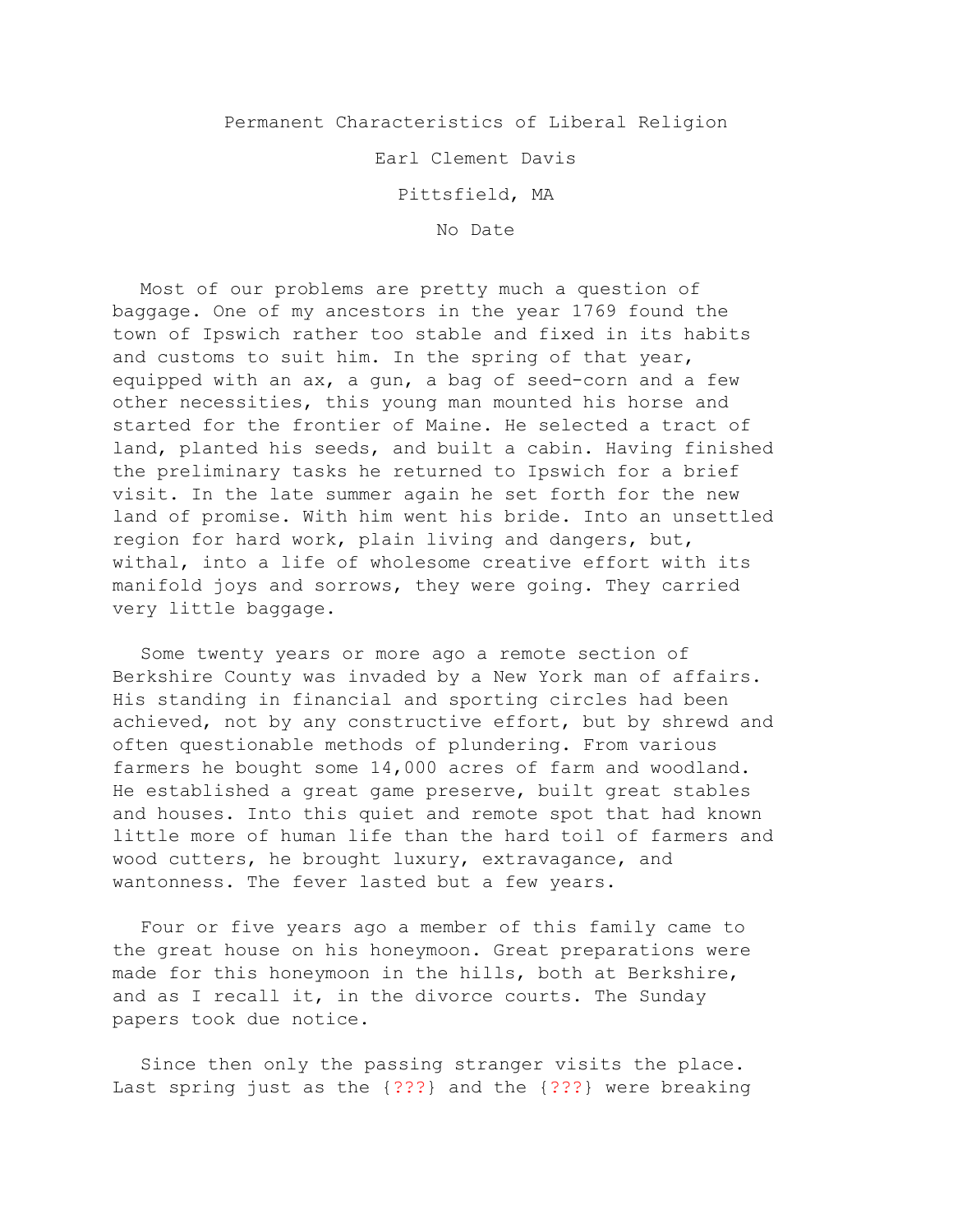through last year's covering of leaves, I walked over the mountain, along the neglected roads of the estate. The houses and stables, exposed now both to the weather and inquiring man, I examined. Doors broken in; windows opened; furniture, shades scattered about. Everything told the story of neglect and decay. More money had been expended here than most families have during an entire lifetime. The whole thing seemed to symbolize a great tragedy. The old N.Y. telephone directory, the sensual novels, the stock ticker, the gaudy, and grandiose appearance of everything, even the fireplace, told the tale of a tragic failure in judging life's values. They had vast loads of baggage.

Leaving these crumbling buildings behind I continued my walk past deserted and decaying farm houses until at last I came to the little cemetery where rested the toilers who once lived and labored here. The cemetery was neglected, the marble slabs were falling; many of the graves had caved in. Here and there a lilac bush bore witness to human sorrow and affection. These falling stones, and the deserted farm houses were all that remained of those who had once lived, labored and loved among these beautiful but exacting hills. These had but little baggage, but they were creators.

The two pictures, covering roughly the span of the nation's life and the cemetery, suggest more than I care to point out, or ever wish to imply. But the deserted mansion in the hills, with all its implications, may bear witness to a genuine impulse that feels the failure and limitations of much that has been and still is characteristic of our modern life. It may betray a blind, and unintelligent but yet real desire for real values, an undefined need of getting free from superfluous baggage.

For we have accumulated so much baggage of every kind and description that we are no longer masters of the baggage, but have become its bond-servants. We go where the baggage bids us to, and when the baggage bids us refrain, we refrain. We have built us great states to protect us in life, liberty and the pursuit of happiness, but these states have brought us to the verge of anarchy and bankruptcy. To clothe, feed and shelter ourselves, we have built a great industrial system, but while its wheels stand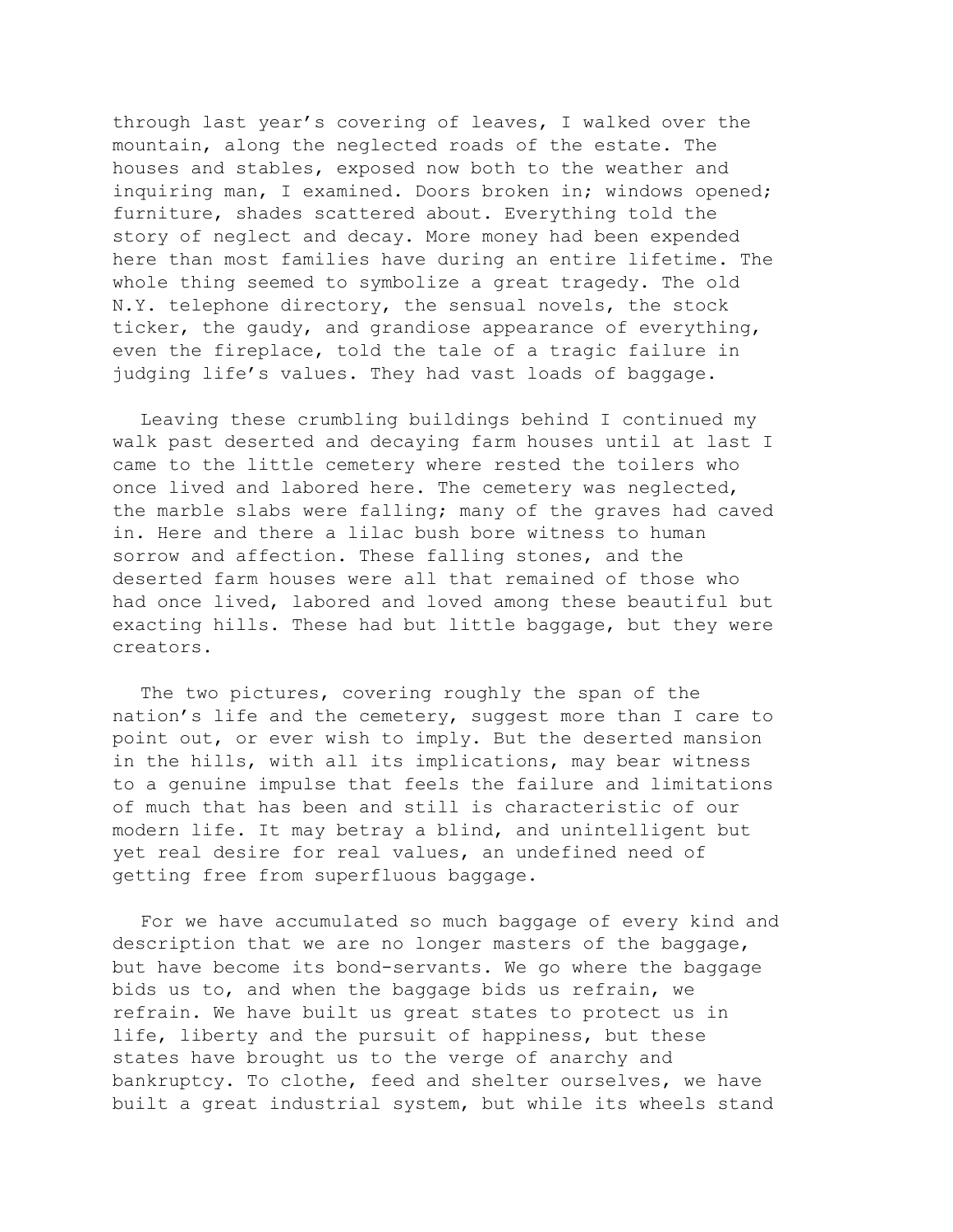idle, we lack adequate food, proper shelter, and sufficient clothing. We have built a great religious system to deliver us from a fear of the Universe we live in, but it has bound us to form and dogma, and strife without giving the truth that may make us free. On top of each of these systems, to remedy their limitations and shortcomings, but [sic] [we] have built system after system, until to use a figure borrowed from industry, our productivity staggers under its load of overhead charges and expense. We are overburdened with baggage, and we chafe under the load.

Hence the unrest of the times. The turbulent revolutionary spirit reminds us that a passion for freedom and life still exists, a passion, let it be remembered, that has left many stately mansions with all their contents to rot on mountains and hillsides of history. This passion, at times terrible and remorseless in its destructiveness, and often gloriously heroic in its upbuilding, is pressing us to examine our baggage, to decide what we need; to discard what enslaves us, and to take up our journey to a new land of promise.

"Shoulder your deeds, my son."

Such are the stern commands of our decade. In no uncertain tones are they issued. The clash of armies, the rise and fall of nations, the overthrow of empires, the collapse of religions, the conflict of classes. No one is exempt, and the pressure is terrific. The great war which began in a quarrel over baggage, is ending in a passionate and terrific revolution whose master spirit is a determination to cast aside superfluous baggage, that men may again become masters of their burdens. For years men have noted the increasing sultriness of our social atmosphere, the storm clouds gather on the horizon. The storm has broken, the first terrific gusts of wind and rain have swept over us but neither is the full fury of the storm spent, nor have we begun to appraise the extent of the devastation. The situation presses upon us for insight, judgement and action.

To some it spells a terrible and more {???} fear. To others it is an unclouded promise of the reign of justice, and peace that beckons us forward. To many a great hope,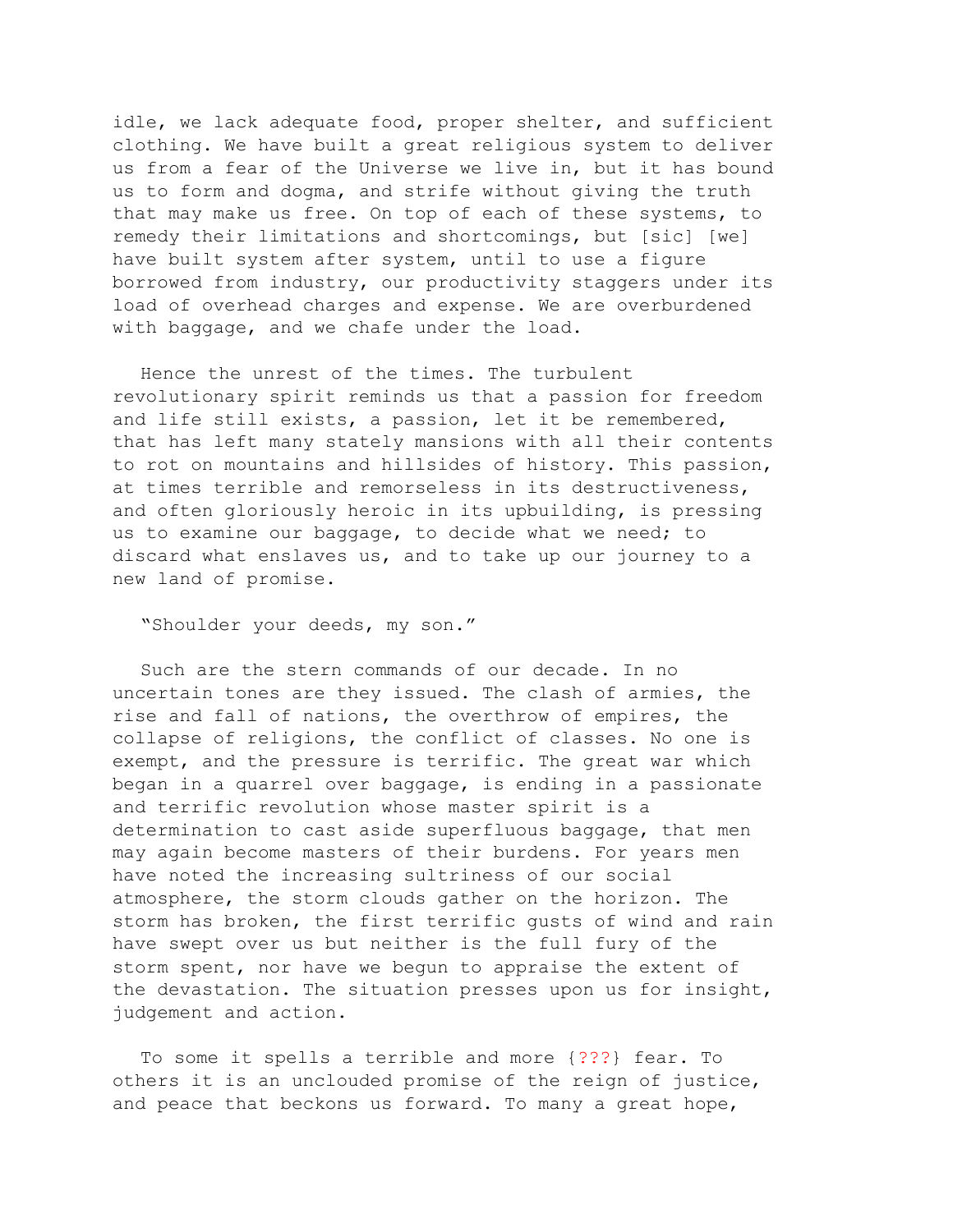not without changes, calls from the future. But no one questions the statement that the times need whatever of wisdom and sound method each may have to offer. No one questions the general statement that each will contribute very largely in terms of his natural predispositions and limitations. The legislator will suggest legislation both sensible and foolish. The militarist will call for the use of force. The industrialist will urge the starting of the wheels of industry. The banker will insist on the reestablishment of credit. The devotee of authority in religion will call for a return to the age of faith, and obedience. The reformers will press each his own particular interest.

Then there are those to whom comes a stern call to spend and be spent in in some unrequited labor as bold adventurers in unexplored regions. "Get you no gold, nor silver, nor brass in your purses; no wallet for your journey; neither two coats, nor shoes, nor staff,"<sup>1</sup> said Jesus to his disciples. Thus equipped with only a great passion many will go forth. They will be stern, harsh, uncompromising, perhaps fanatical. Some will be wrong, and some will be right. Some will find only sand. Others will pan out fine gold. How we love such in history, and how we shun them in life. But I sometimes think we shun them just because we secretly love them the more for their very abandonment, their sheer ability "to forget themselves into immortality" as Wendell Phillips phrased it.<sup>2</sup> God knows we could not live if all the world were like them, but what would life become were it not for this "legion of the last ones, this cohort of the damned." In them the salt has not lost is savor, nor the vinegar its acidity. Neither has the spirit become enchained. "He wist that his face shown.<sup>3"</sup>

 $^1$  Matthew  $10:9-10$ .

<sup>2</sup> Wendell Phillips (1811-1884) was a prominent abolitionist, also a crusader for women's rights and the rights of indigenous people. This expression, "to forget themselves into immortality," is from a letter he wrote to the National Anti-Slavery Standard, April 27, 1867, and describes the editor of an abolitionist newspaper, Elijah P. Lovejoy, who was murdered outside his place of business by a pro-slavery mob in Alton Illinois.

<sup>3</sup> Exodus, 34:29.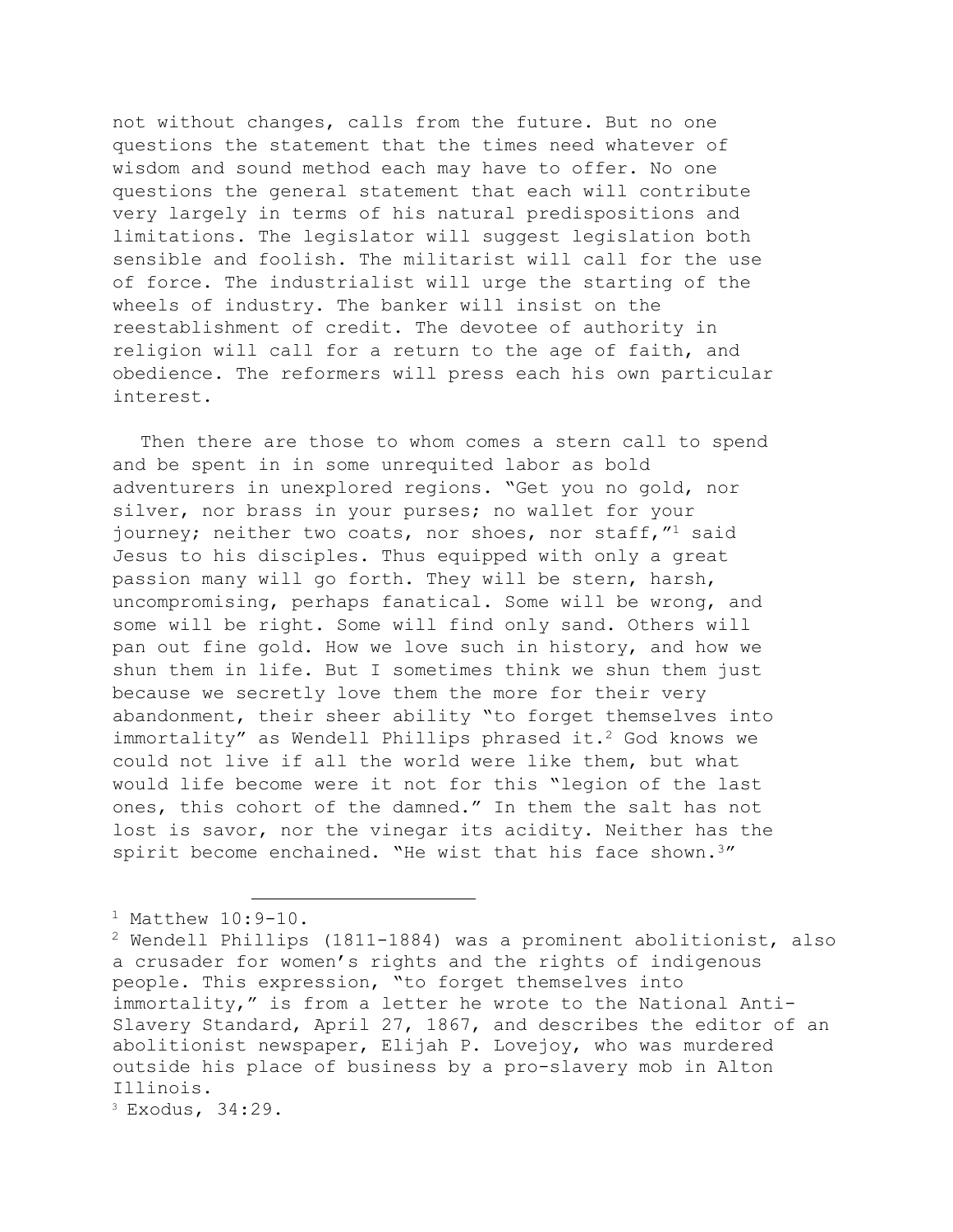Following along in the trail of these bold adventurers, come those of a more social disposition, who see clearly the cloud by day and the pillar of fire by night<sup>4</sup> that leads them forward. But they check the speed of their travel that they may have company along the way, and, perchance, transform the unblazoned trail into a pathway.

I suppose that I idealize the facts, but I like to picture those Pilgrims of the Forest, who with Thomas Hooker, set out from Newtown's {???} to make a new settlement in Connecticut.<sup>5</sup> In my imagination I see them journeying through the forest, the strong determined men, and the valiant women, the sturdy children, the herd of cattle. Especially do I recall that the frail Mrs. Hooker was carried the entire journey on a litter. Often I imagine myself lurking about the campfire at night, eavesdropping upon them. I hear them talk over the day's journey, discuss their difficulties, joking and bantering. I watch them settling down for the night, the posting of the sentinels, the guards for the cattle, preparations for sleep. As the campfire burned low, I have heard the men talking of their purposes. I have heard them talk about the foundations of authority being laid in the free consent of the people. I have heard them say that the choice of public magistrates belongs to the people by God's own ordinance. Many other things, both interesting and uninteresting I have heard in my eavesdropping.

Sometimes I have gleaned suggestions concerning the place and task of liberal religion in the economy of human society, suggestions both as to the necessary baggage that belongs to the equipment of liberal religion, for its

<sup>4</sup> Exodus, 13:21

<sup>5</sup> Thomas Hooker (1586-1647) was an early settler in New England. Originally he arrived in Boston, but moved to Newtown (subsequently named Cambridge) where he became pastor of the Church of Christ at Cambridge. Owing to his disagreement with John Cotton over the right to vote—following Cotton's leadership in Massachusetts Colony, voting was then limited to individuals who had been formally admitted to the church after a formal interview—Hooker and Samuel Stone (1602-1663) led about 100 followers to Connecticut to establish the settlement of Hartford (named after Stone's birthplace, Hertford, England).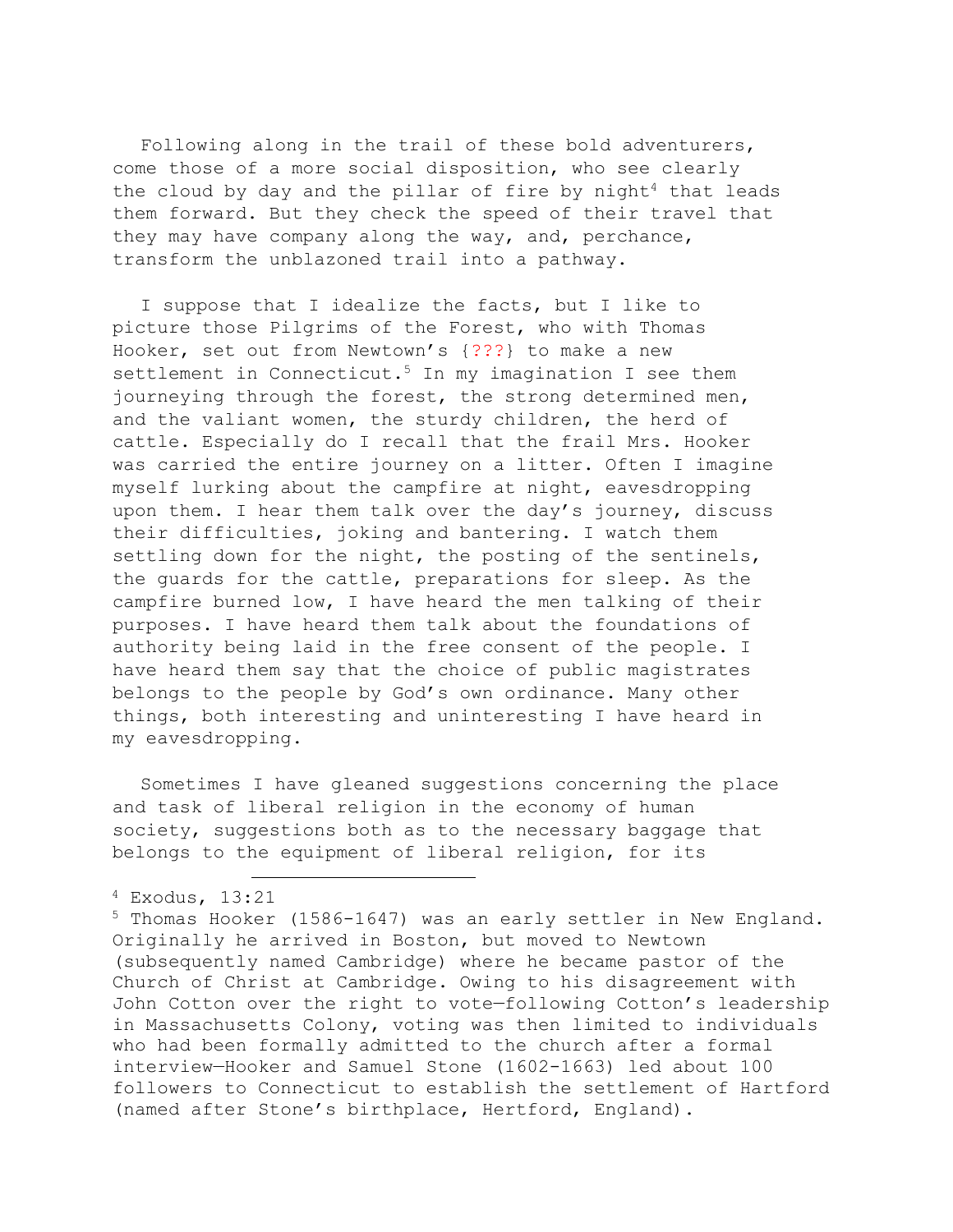urgent tasks of critical times, as well as those extra comforts and luxuries that liberal religion may enjoy in more peaceful times without seriously effecting its moral fiber.

Among these pilgrims of the forest, as among their spiritual kinsmen everywhere, there seems to have been a very strong grip upon reality. You may call it commonsense. You may call it a sense of the practical nature of things, or what you like, the fact remains that this power of keen observation, this searching insight into things as they are, this grip upon reality is a marked characteristic of such liberals. No pretentions to infallibility, no finality of judgements, no errors of interpretations are claimed for them, but just a wholesome sense of reality. They use their eyes, their ears, their minds. Of course this characterization is not confined to those groups and people where the phrase liberal religion is used. In fact if there is any one characteristic that differentiates the modern world from the medieval it is this tendency to a strong grip on reality. The vast strides that have been made in the systematic observation of nature in the field of the natural sciences, the gleanings of scientific knowledge, and its application to arts and industries, all these bespeak the increase, both in scope and intensity, of the emphasis on this sense of reality.

While this movement has by no means achieved its fully recognized place, yet it has developed far enough to make safe two generalizations. One is in the nature of a fact, and the other a moral value.

The first is that social developments, both political, industrial, and religious, grow out of forces already operating in life. Whether one's interpretation of life be in terms of mechanical materialism, or theistic idealism, or whatever may be our language for expressing ultimate things, we have come pretty much to the conclusion that there is no power without the process that interferes, either to bring order out of chaos, or to throw a monkeywrench into the wheels. We no longer look unto the heavens to watch for the intervention of an absentee landlord, or the coming of a messiah from the clouds with a new heaven and a new earth ready-made. If we have any grasp at all on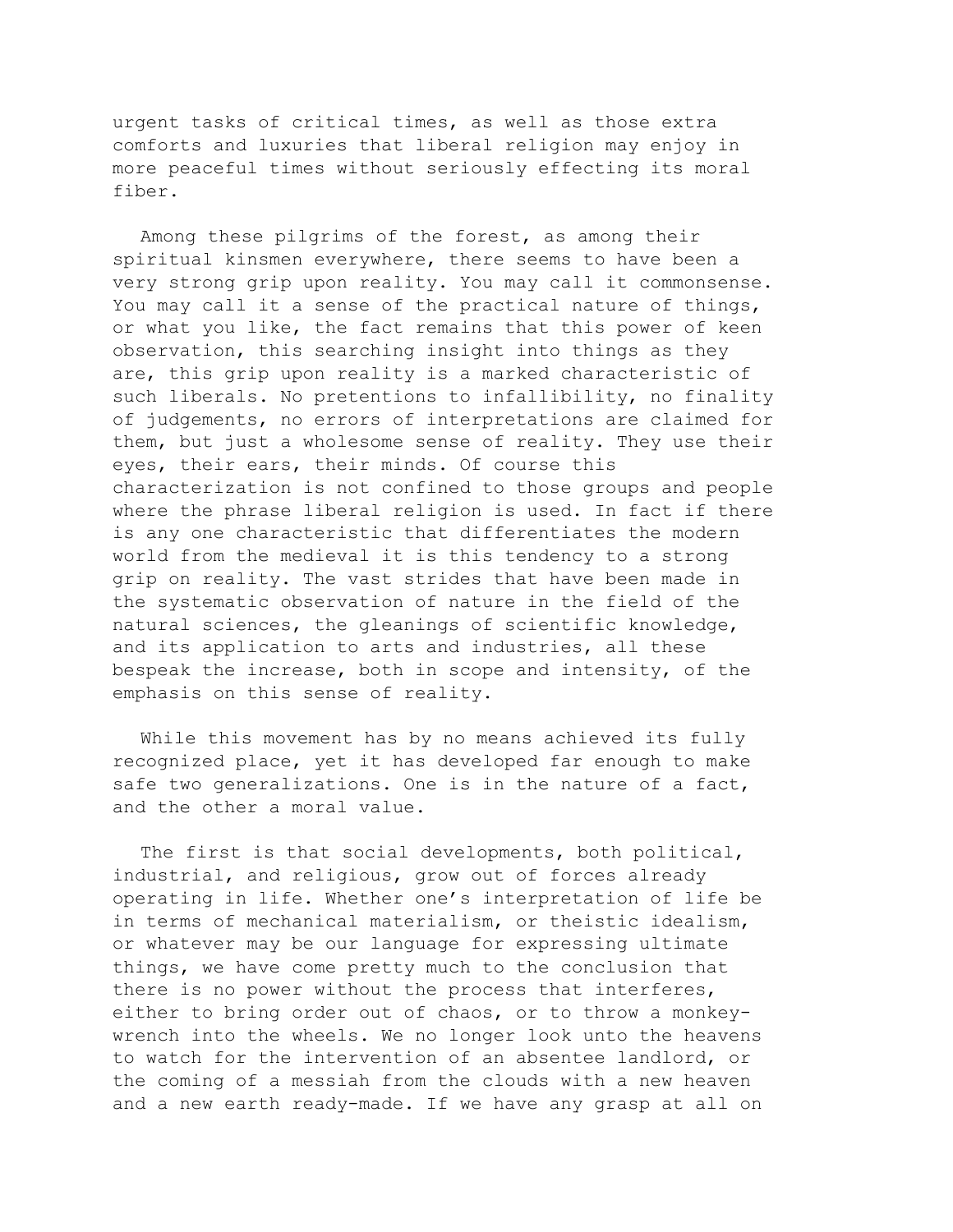the meaning of modern knowledge, we must assume that forces operating within the process are the forces that will carry us from the past, through the present into the future. The idea of growth, evolution has definitely replaced the idea of both creation and intervention. The increasing sense of reality, characteristic of modern thought, seems to have clearly established this generalization.

But the generalization, based on the vast facts gained by scientific investigations has been made possible through the faithful observations and results obtained by following what has come to be called the method of science. The doctrine of free inquiry for which the protestant reformers contended in the limited field of religious controversy has been growing in importance and application until it has become the established and accepted method of enlightenment. Even propagandists have to bow their knee to the method of science, and cloth their material in the garb of scientific investigations.

This leads to the second generalization, moral in its nature. Free inquiry, is not merely a doctrine, or a right. It has become a fundamental moral principle. It is applicable not only to pure science, and applied science, but also to history, past and current, to social and industrial problems, to political and religious problems. Freedom of inquiry, freedom of thought, freedom of expression, have become social values than which no other is more important. Faithfulness in inquiry, clarity in thought, and candor in expression have become individual moral values than which no other is more needed at the present time.

With the broad aspects of modern thought in which this sense of reality has become so established, liberal religion is on its real home ground. It recognizes the principle of evolutionary growth, through the operation of immanent forces. It recognizes the moral value involved in the method of free inquiry, and candid expression.

This is a permanent characteristic of liberal religion, a characteristic that differentiates it from all forms of authority religion, whether the authority be openly recognized or secretly followed.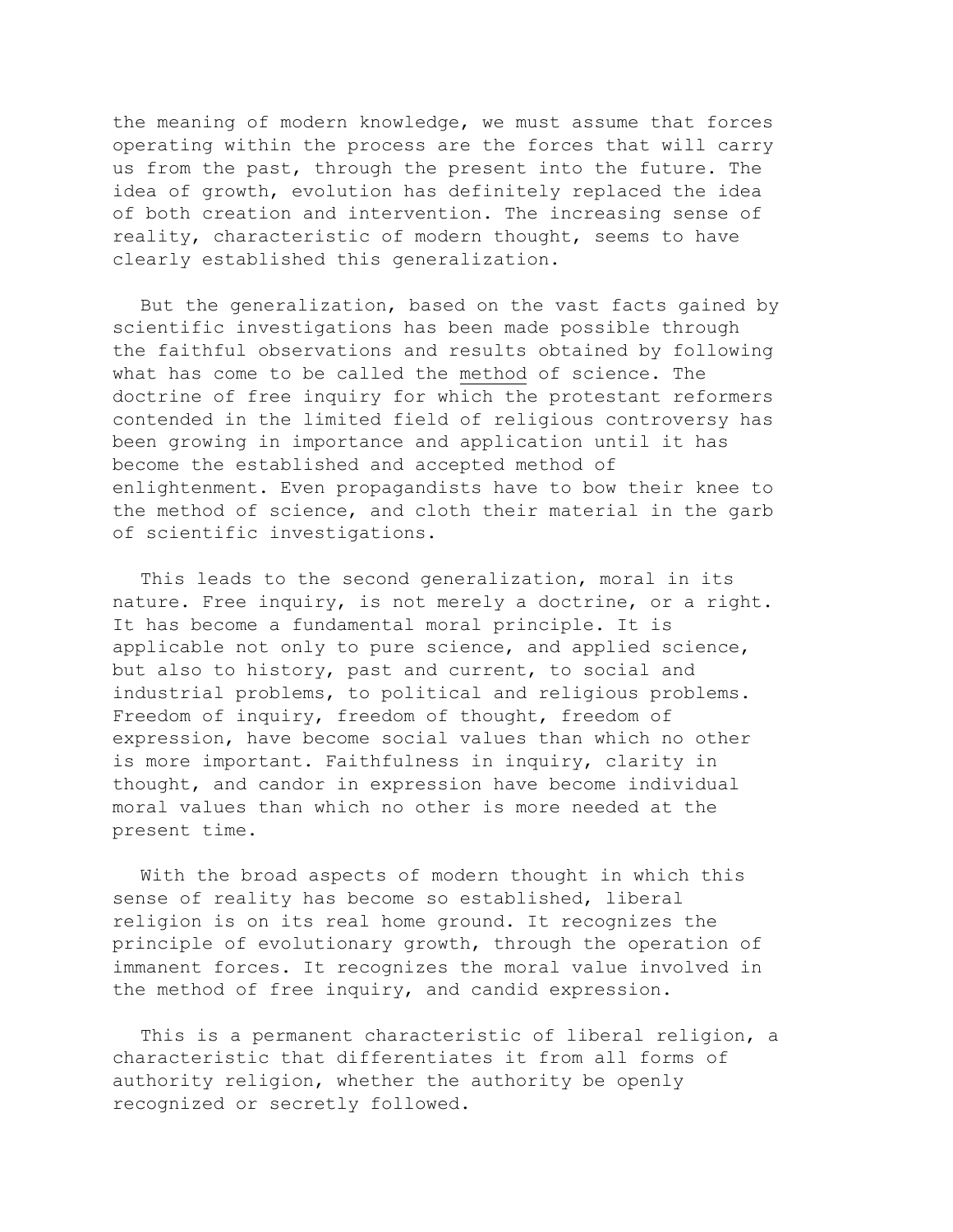But it is apparent that powerful influences are at work today, seeking to curtail the scope of free inquiry, and freedom of utterance. It is not yet clear how serious has been the damage wrought by the war upon this principle of freedom. Whether it is merely a phase of hysteria, or strong re-entrenchment of the method of the dictum of authority, time only can disclose. In either case the very primary assumption of liberal religion is at stake. To contribute to the reinstatement of this method of freedom both by the candor of utterance, and the worth of the thing said, will be no small task in the years that are before us. Such a contribution will be priceless. Here science, education, political and social reform stand on common ground with liberal religion.

## Moral Purpose<sup>6</sup>

A more distinguishing characteristic of liberal religion is hardly more than an extension of the sense of reality. It is the perception of a moral purpose at the very heart of the universal forces. I know full well that vast numbers of men and women who boast of their commonsense, their strong grip on reality, their adherence to values of modern thought, pass by on the other side of the road, when the concept of moral purpose is mentioned. I recall an address which I heard Dr. Oster deliver at Harvard. Speaking as a man of science, upon the evidences of immortality, he said that the only forces that he could see operating in human life were the primary impulses to get, and beget. I have heard keen practical businessmen say substantially the same thing. So have all of us, and will continue so to hear. I have also heard of great philosophers and scientists make

<sup>6</sup> At this point, this essay, which clearly was never finished—at least this manuscript was not a finished manuscript—becomes more incomplete, unfinished. The paragraph beginning here after the "Moral Purpose" heading is mostly crossed out. But the cross-out stops mid-sentence and the paragraph continues not crossed out. But then it ends mid-sentence. Then there is a break in pagination—seemingly a missing page (page 19)—and on the start of the next page a new attempt at "Moral Purpose." This second version takes a very different approach than that taken in the first version. It too is incomplete and ends mid-sentence.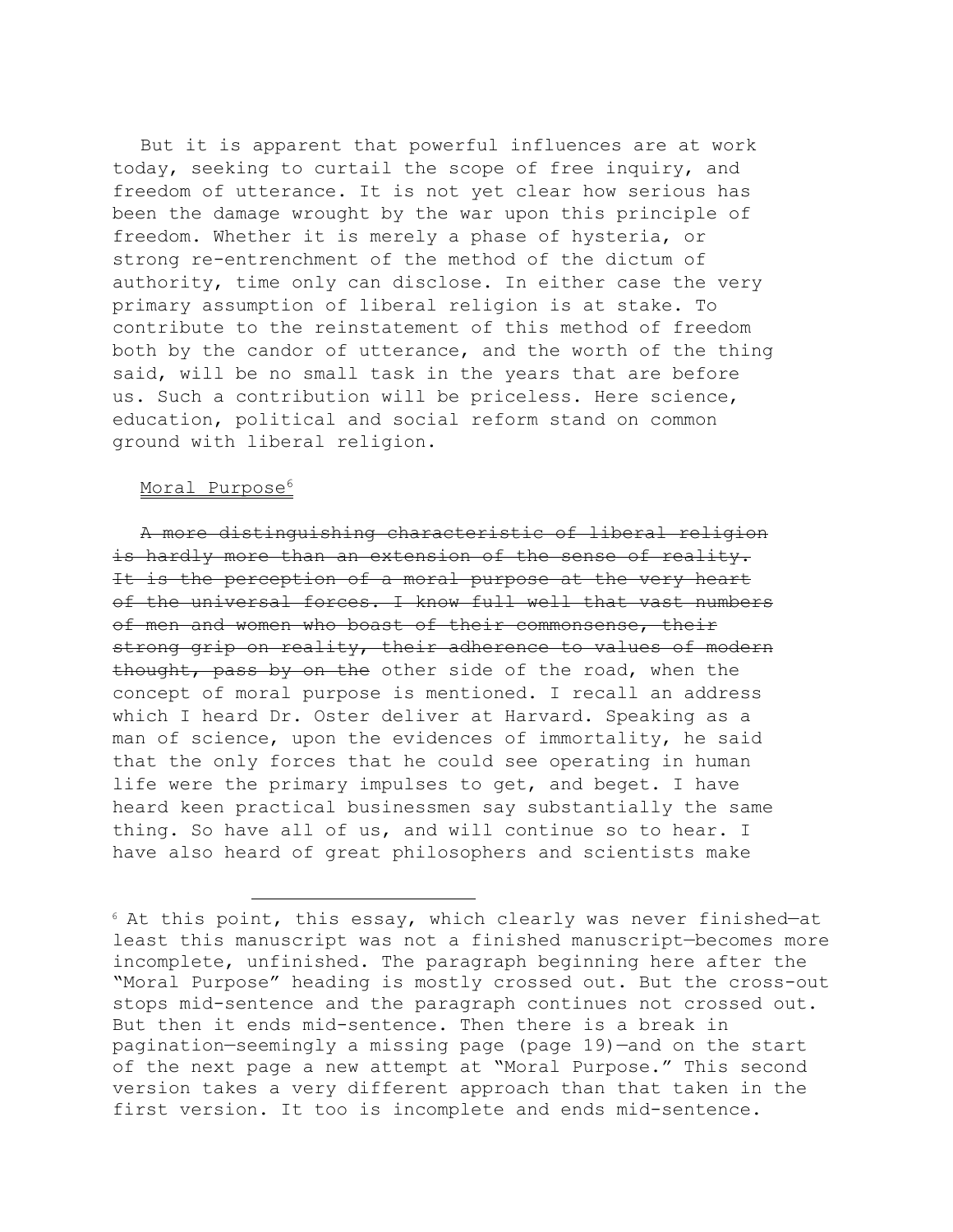the same general observation. Nations even have staked their destiny on the faith that there is no validity to the claims of moral values, and moral purposes in the Universe. But the trouble is with their powers of observation. The sense of reality is not keen enough. They may see things, and read facts, but they do not see behind the things, and know not the meaning of facts. Of course they cannot see that

## Moral Purpose

While liberal religion shares with all those to whom the general point of view of modern thought is natural, this sense of reality, there is a second characteristic which appears to a less inclusive group. As we view with enquiring minds the processes of human life, we are confronted with many searching questions, and an equal variety of answers. We see natural law easily enough. We can understand something of the operation of gravitation. We have learned much about the manifestations of electricity, and even of life. We can trace our way through historical documents, and gain some idea of what has taken place. We can trace the evolution of religious ideals, customs, and thoughts. But in the background is always the haunting, yet evasive question, as to the meaning of it all. "Blind chance," says my friend. Just plain machine movement, with no particular meaning. Two elemental forces, "to get, and to beget," account for all things. "Eat, drink and be merry, for tomorrow we die." All these boast of their sense of reality. They see only what the {???}. They see force. They see passion. They see conflict, blood, war {???} and plunder. These things all men see.

But many see all these things, and something more. Sebastian Castellio,<sup>7</sup> one of the less conspicuous, but not the less real prophets of the reformation, in describing the life of a Christian,

> I cannot do violence to my conscience for fear of disobeying Christ. I must be saved or lost by my own personal faith, not by that of another. I ask

<sup>7</sup> Sebastian Castellio (1515-1563) was a French theologian, an early proponent of religious toleration and freedom of conscience and thought.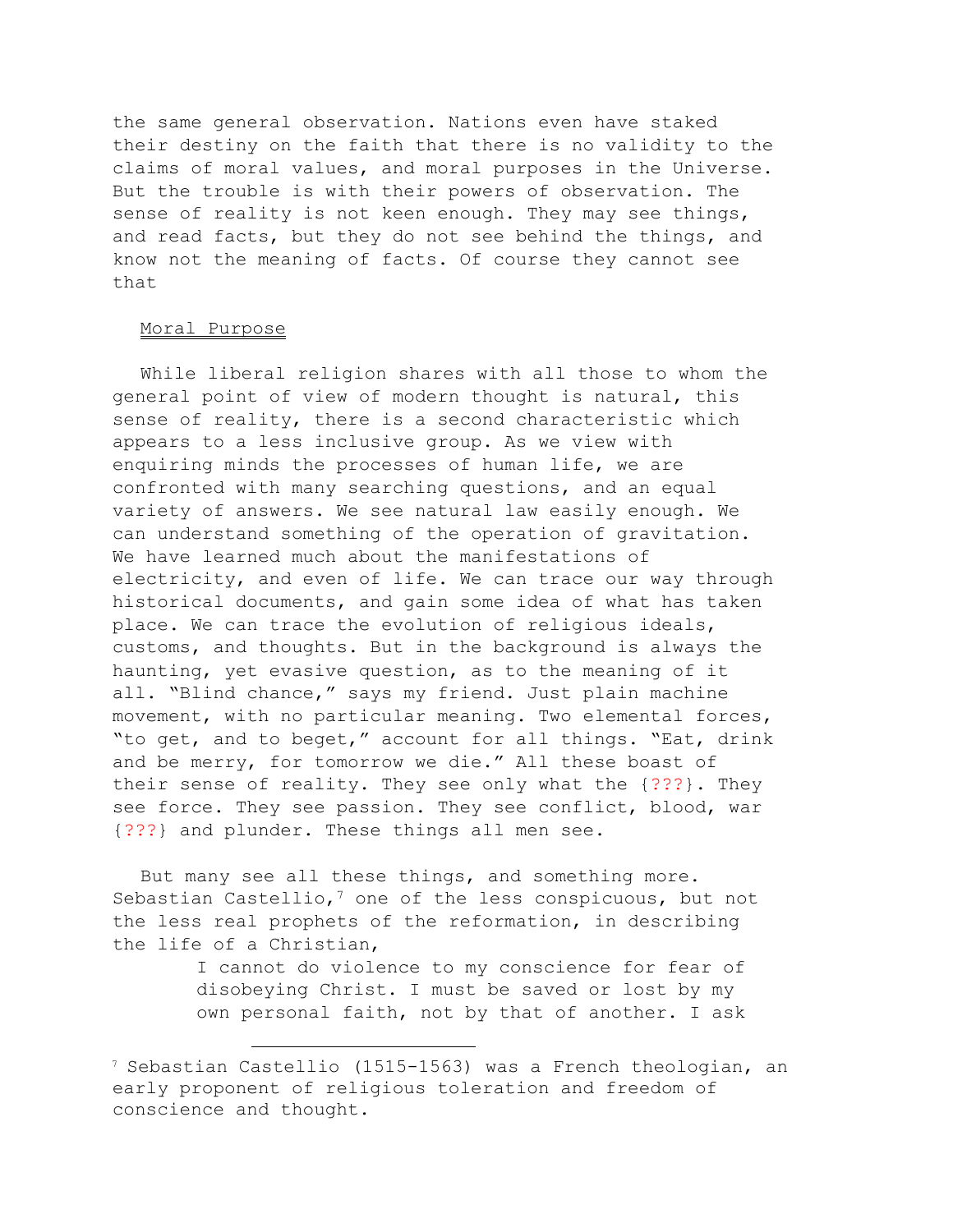you, whether Christ, who forgave those who went astray, and commanded his followers to forgive until seventy times seven, Christ, who is the final judge of us all, if He were here, would command a person like that to be killed! Oh Christ creator, and King of the World, dost thou see, and approve these things? Hast thou become a totally different person from what thou wert? When thou wert on Earth, nothing could be more gentle, and kind, more ready to suffer injuries. Thou wert like a sheep dumb before the shearers. Beaten, spit upon, marked, crowned with thorns, crucified between thieves, thou didn't pray for those who injured the. Hast thou changed to this? Art thou now so cruel and contrary to thyself? Dost thou command that those who do not understand thy ordinances and commandments as those over us require, should be drowned, or drawn and quartered, and burned at the stake?<sup>8</sup>

In spite of the medieval language that he uses, we understand the full point of his inquiry. Do moral values have a standing in the Universe? Are they simply vague sentimental effusions of weak men, who cover their losses in the struggle for existence by enthroning in the Universe their selfish whinings, and their sentimentalism? Or do moral values, moral standards, moral purposes appear in the thoughts of men, because, in a process of evaluation, they represent the surviving qualities best adapted to the Universe we live in. Are men who deny the validity of the claim of moral values to a place in the Universe, possessed of a keener sense of reality, than those who see moral values, moral order, and moral purpose operating everywhere, and with an unerring {???} in all the relationships of human life. Who is right?

Here liberal religion may make a distinctive and genuine contribution to the thought and conduct of the times. The

<sup>8</sup> From the Preface of the French edition of *De Haereticis an Sint Persequendi, etc.* 1554. This was an argument for toleration with contributions by Luther, Erasmus, Sebastian Franck and others. The Preface bore the name "Marinus Bellius," but was written by Sebastian Castellio.